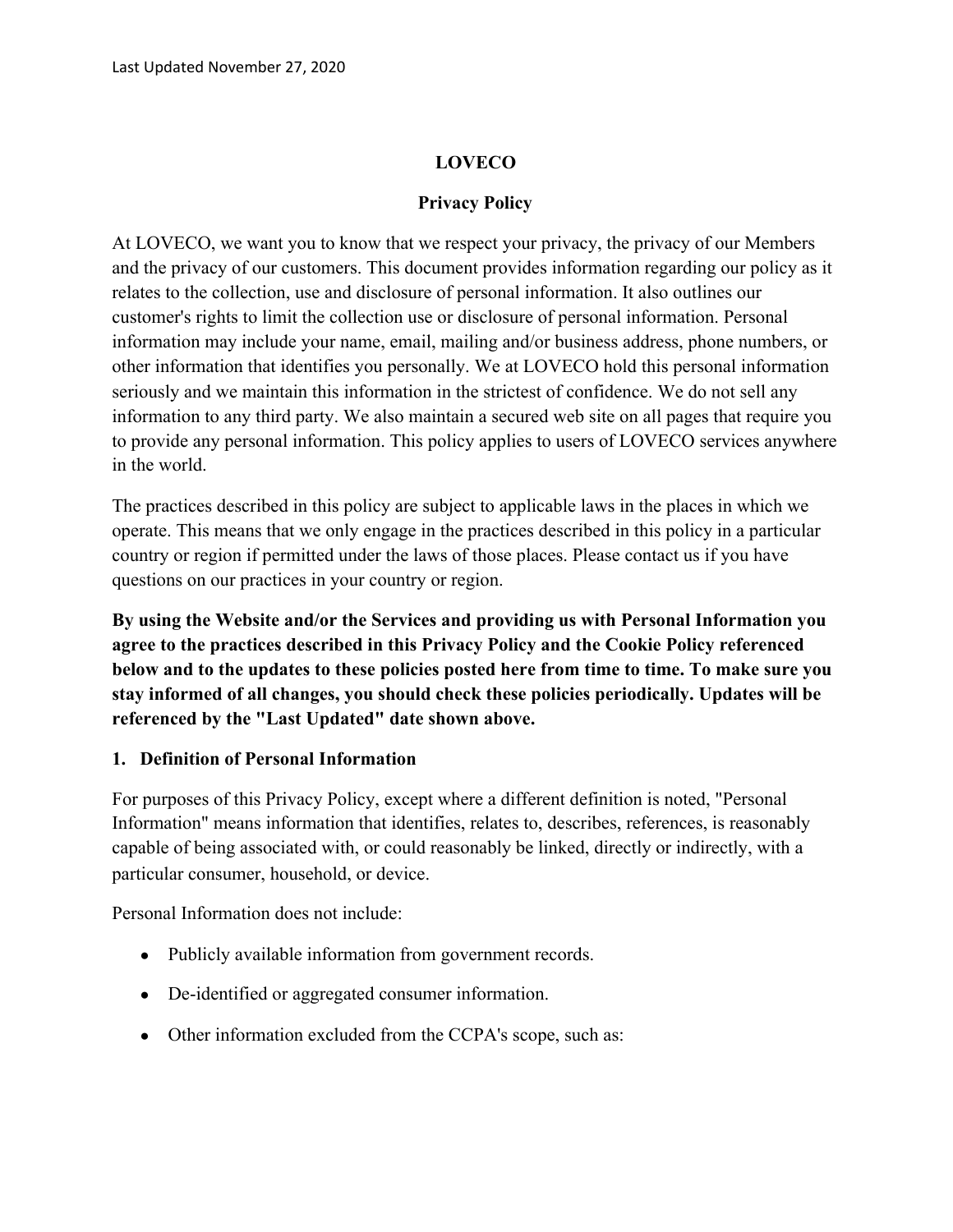- o health or medical information covered by the Health Insurance Portability and Accountability Act of 1996 (HIPAA) and the California Confidentiality of Medical Information Act (CMIA) or clinical trial data;
- o personal information covered by certain sector-specific privacy laws, including the Fair Credit Reporting Act (FCRA), the Gramm-Leach-Bliley Act (GLBA) or California Financial Information Privacy Act (FIPA), and the Driver's Privacy Protection Act of 1994.

### **2. California "Shine the Light" Law/Your California Privacy Rights**

California Civil Code Section 1798.83, also known as the "Shine The Light" law, permits consumers who are California residents, to request and obtain from LOVEco once a year, free of charge, information about the categories of personal information (as defined in the Shine the Light law), if any, that we disclosed in the preceding calendar year to third parties for those third parties' direct marketing purposes. Our disclosure requirements apply only if we share our consumers' personal information with third parties for them to directly market their own products to those consumers, instead of assisting us with our own business. If you are a California resident and would like to make such a request, contact us as provided in the "Contact Us" section below.

### **3. What personal information do we collect?**

We may have collected Personal Information in the following categories from consumers within the last twelve (12) months. The categories and examples provided in the chart below are those defined in the CCPA. This does not mean that all examples of that category of Personal Information were in fact collected but reflects our good faith belief to the best of our knowledge that some of that information may have been collected about consumers. We will update this disclosure from time to time as appropriate.

In response to a verified consumer request for categories of information collected, we will investigate and provide an individualized response to the consumer, and will not merely refer the consumer to our general practices outlined in this Privacy Policy unless our response would be the same for all consumers and this Privacy Policy discloses all the information that is otherwise required for the response to such a consumer request.

| Category        | <b>Examples</b>                                                                                    |
|-----------------|----------------------------------------------------------------------------------------------------|
| A. Identifiers. | A name, alias, postal address, unique personal<br>identifier, online identifier, Internet Protocol |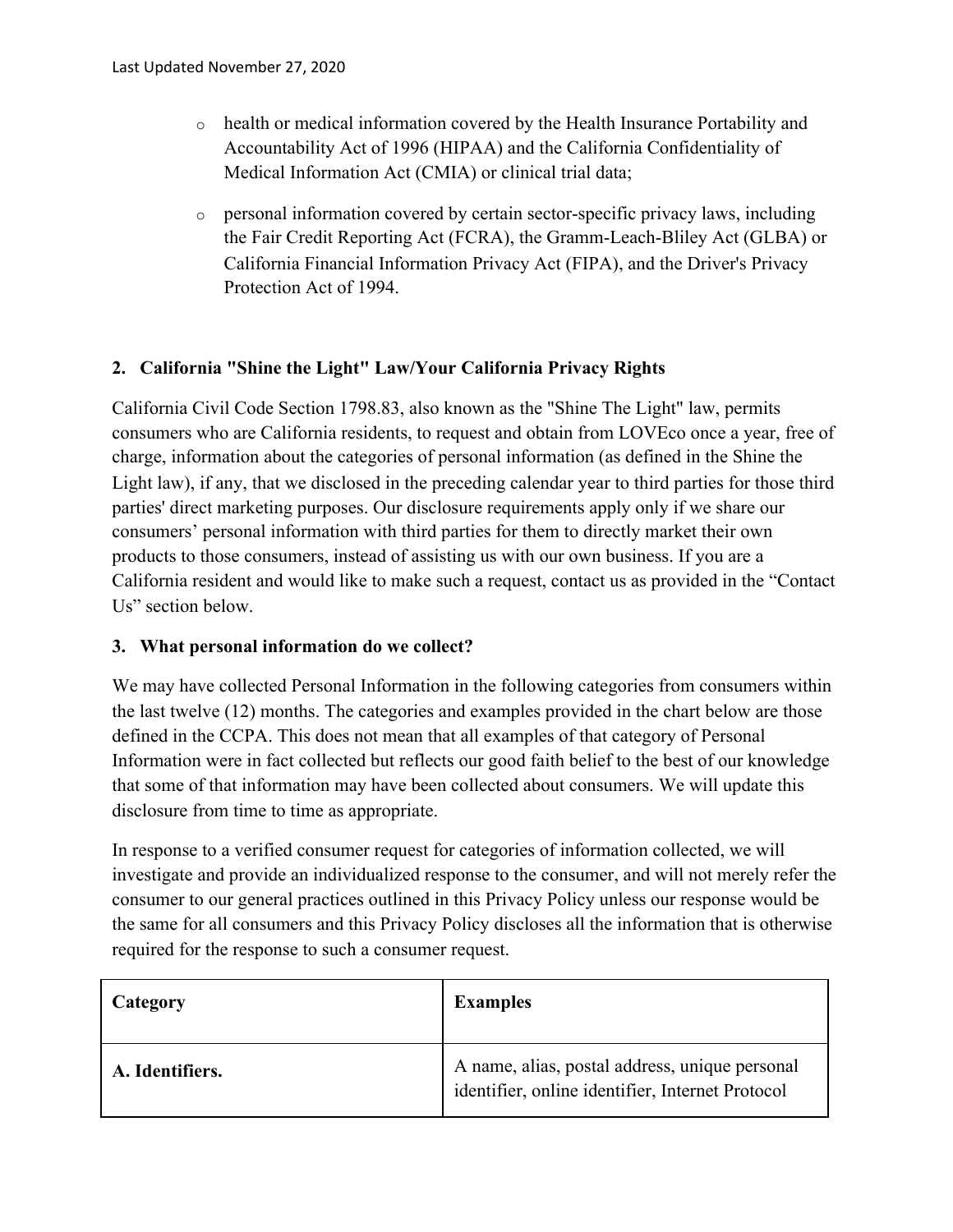|                                                                                                                                        | address, email address, account name, Social<br>Security number, driver's license number,<br>passport number, or other similar identifiers.                                                                                                                                                                                                                                                                                                                                                                                          |
|----------------------------------------------------------------------------------------------------------------------------------------|--------------------------------------------------------------------------------------------------------------------------------------------------------------------------------------------------------------------------------------------------------------------------------------------------------------------------------------------------------------------------------------------------------------------------------------------------------------------------------------------------------------------------------------|
| <b>B. Personal information categories</b><br>listed in the California Customer<br>Records statute (Cal. Civ. Code §<br>$1798.80(e)$ ). | A name, signature, Social Security number,<br>physical characteristics or description, address,<br>telephone number, passport number, driver's<br>license or state identification card number,<br>insurance policy number, education,<br>employment, employment history, bank account<br>number, credit card number, debit card number,<br>or any other financial information, medical<br>information, or health insurance information.<br>Some personal information included in this<br>category may overlap with other categories. |
| C. Protected classification<br>characteristics under California or<br>federal law.                                                     | Age (40 years or older), race, color, ancestry,<br>national origin, citizenship, religion or creed,<br>marital status, medical condition, physical or<br>mental disability, sex (including gender, gender<br>identity, gender expression, pregnancy or<br>childbirth and related medical conditions),<br>sexual orientation, veteran or military status,<br>genetic information (including familial genetic<br>information).                                                                                                         |
| D. Commercial information.                                                                                                             | Records of personal property, products or<br>services purchased, obtained, or considered, or<br>other purchasing or consuming histories or<br>tendencies                                                                                                                                                                                                                                                                                                                                                                             |
| F. Internet or other similar network<br>activity.                                                                                      | Browsing history, search history, information<br>on a consumer's interaction with a website,<br>application, or advertisement.                                                                                                                                                                                                                                                                                                                                                                                                       |
| G. Geolocation data.                                                                                                                   | Physical location or movements.                                                                                                                                                                                                                                                                                                                                                                                                                                                                                                      |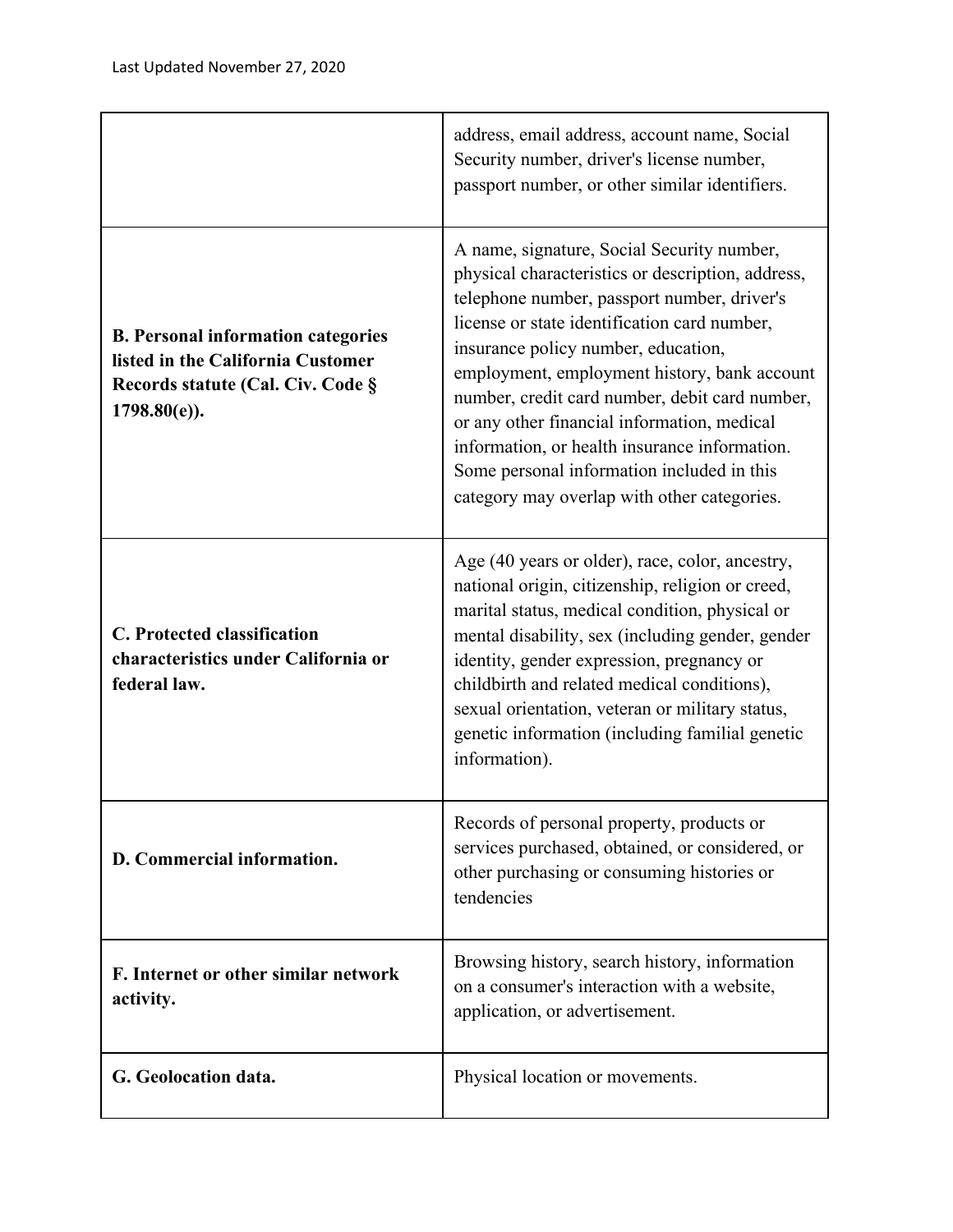| H. Sensory data.                                                                                                                               | Audio, electronic, visual, thermal, olfactory, or<br>similar information.                                                                                                                                                                                                                         |
|------------------------------------------------------------------------------------------------------------------------------------------------|---------------------------------------------------------------------------------------------------------------------------------------------------------------------------------------------------------------------------------------------------------------------------------------------------|
| I. Professional or employment-related<br>information.                                                                                          | Current or past job history or performance<br>evaluations.                                                                                                                                                                                                                                        |
| J. Non-public education information<br>(per the Family Educational Rights and<br>Privacy Act (20 U.S.C. Section 1232g,<br>34 C.F.R. Part 99)). | Education records directly related to a student<br>maintained by an educational institution or<br>party acting on its behalf, such as grades,<br>transcripts, class lists, student schedules,<br>student identification codes, student financial<br>information, or student disciplinary records. |
| K. Inferences drawn from other<br>personal information.                                                                                        | Profile reflecting a person's preferences,<br>characteristics, psychological trends,<br>predispositions, behavior, attitudes, intelligence,<br>abilities, and aptitudes.                                                                                                                          |

LOVECO collects information on the Site at two different stages. First, we collect anonymous aggregate information (such as a domain name or IP address) from all visitors to the Site. This type of information is never linked to any personally identifiable information and is only used in the aggregate to general statistical reports about the use of the Site.

Second, we require the submission of certain personally identifiable information when you use the services available for the site. We collect information from you when you register on our site, place an order or fill out a form. When ordering or registering on our site, as appropriate, you may be asked to enter your: name, e-mail address, mailing address, phone number, credit card information, banking information or social security number. You may, however, visit our site anonymously.

Like most websites, we use cookies and/or web beacons to enhance your experience, gather general visitor information, and track visits to our website. Please refer to the 'do we use cookies?' section below for information about cookies and how we use them.

### **4. Sources of Personal Information.**

We obtain the categories of Personal Information listed above from the following categories of sources: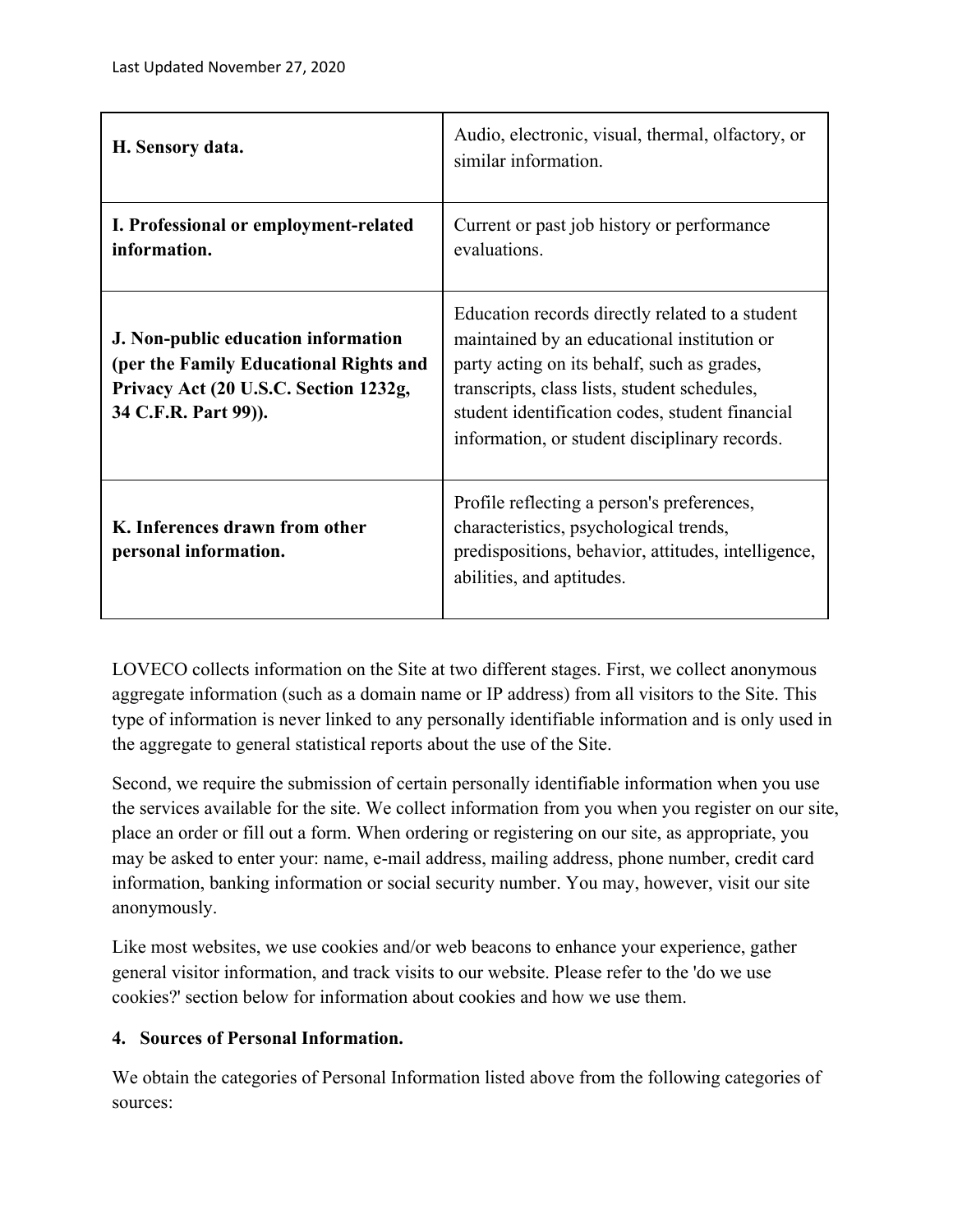- Directly from you. For example, during account registration from forms you complete, subscriptions you purchase or comments you provide on our Websites.
- Indirectly from you. For example, from observing your actions on our Website.
- From third parties. For example, third party social networking providers and advertising companies, our affiliates and service providers who provide services or information to us. If you do not want us to collect information from social networks, you should review and adjust your privacy settings on those networks as desired before linking or connecting them to our Websites.
- From publicly available sources. For example, online database searches.

# **5. Use and Disclosure ("Sale") of Personal Information**

We may have "sold" (as that term is defined in the CCPA) Personal Information in the following categories from consumers within the last twelve (12) months. Please note that the CCPA uses an expanded definition of the term, in which "sell" means:

"Selling, renting, releasing, disclosing, disseminating, making available, transferring, or otherwise communicating orally, in writing, or by electronic or other means, a consumer's personal information by the business to a third party for valuable consideration; or (B) sharing orally, in writing, or by electronic or other means, a consumer's personal information with a third party, whether for valuable consideration or for no consideration, for the third party's commercial purposes."

When we disclose that we may have sold Personal Information, it means that we may have received some kind of benefit to LOVECO in return for sharing Personal Information, but not necessarily received any money in exchange.

The categories below are those defined in the CCPA. This does not mean that all examples of that category of Personal Information were in fact "sold" but reflects our good faith belief to the best of our knowledge that some of that information may have been shared for value in return. We will update this disclosure from time to time as appropriate.

In response to a verified consumer request for categories of Personal Information "sold," we will investigate and provide an individualized response to the consumer, and will not merely refer the consumer to our general practices outlined in this Privacy Policy unless our response would be the same for all consumers and this Privacy Policy discloses all the information that is otherwise required for the response to such a consumer request.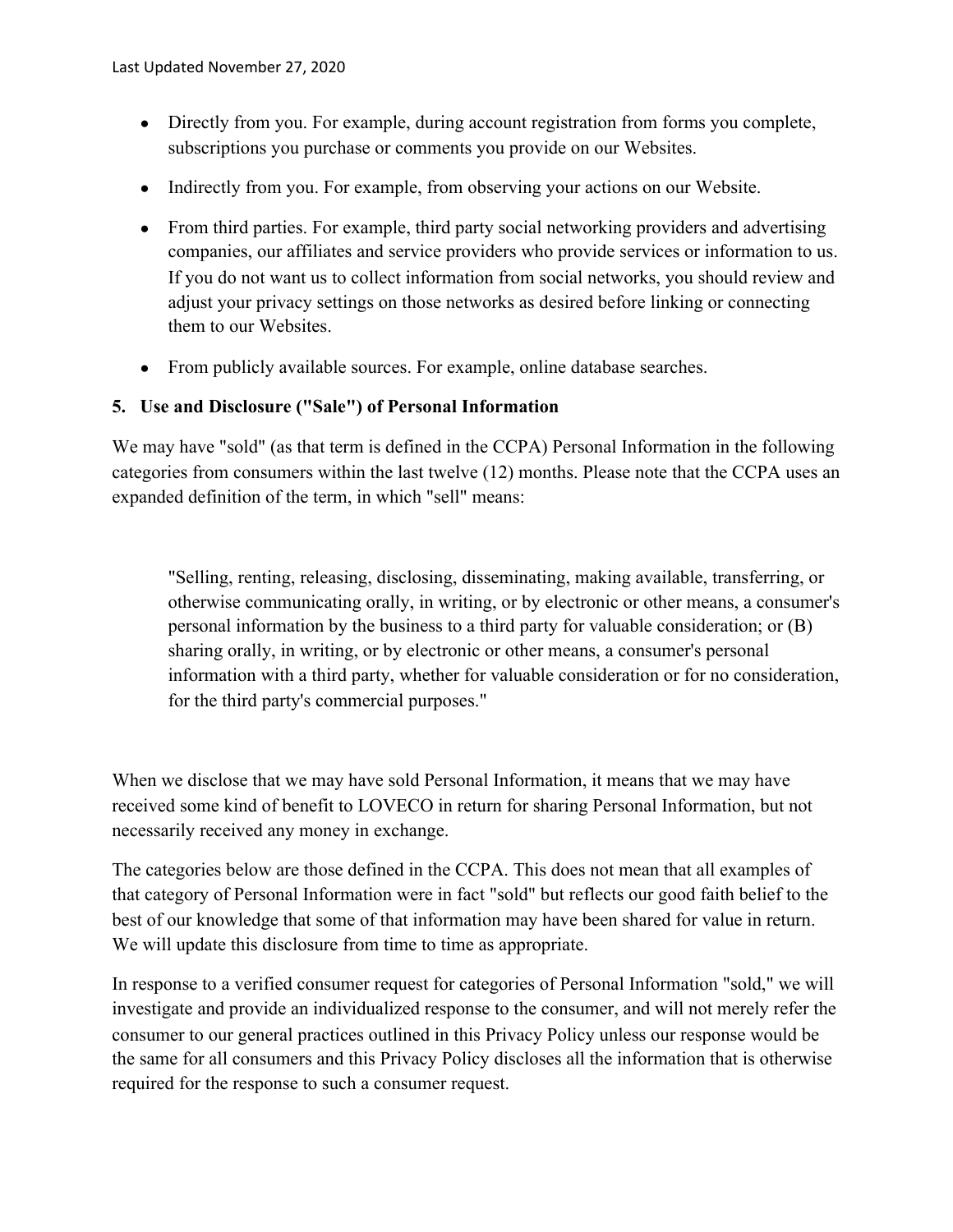### **Category:**

- Identifiers.
- Personal information categories listed in the California Customer Records statute.
- Protected classification characteristics under California or federal law.
- Commercial information.
- Internet or other similar network activity.
- Geolocation data.
- Sensory data.
- Professional or employment-related information.
- Non-public education information.
- Inferences drawn from other personal information.

### **6. Use of Personal Information for Business Purposes or Commercial Purposes.**

We may use or disclose Personal Information we collect for "business purposes" or "commercial purposes" (as defined under the CCPA), which may include the following examples. The examples provided are illustrative and not intended to be exhaustive.

**(a) Auditing Interactions with Consumers**. For example: monitoring traffic to our Websites, counting ad impressions, and auditing legal and regulatory compliance.

**(b) Security**. For example, maintaining the safety, security, and integrity of our Website, products and Services, databases and other technology assets and our business, including preventing fraud, detecting security breaches and prosecuting violators, and responding to law enforcement requests and meeting requirements of applicable law, court order, or governmental regulations.

**(c) Debugging/Repair**. For example, identifying and repairing errors in our Websites' functionality.

**(d) Certain Short-term Uses**. For example, ad customization that does not involve or contribute to profiling.

**(e) Performing Services**. For example, creating, maintaining, customizing and securing your account with us, processing your purchases, transactions, and payments, hosting our Websites, fulfilling subscription orders, managing databases, performing analyses, billing, and marketing services such as managing promotions and contests.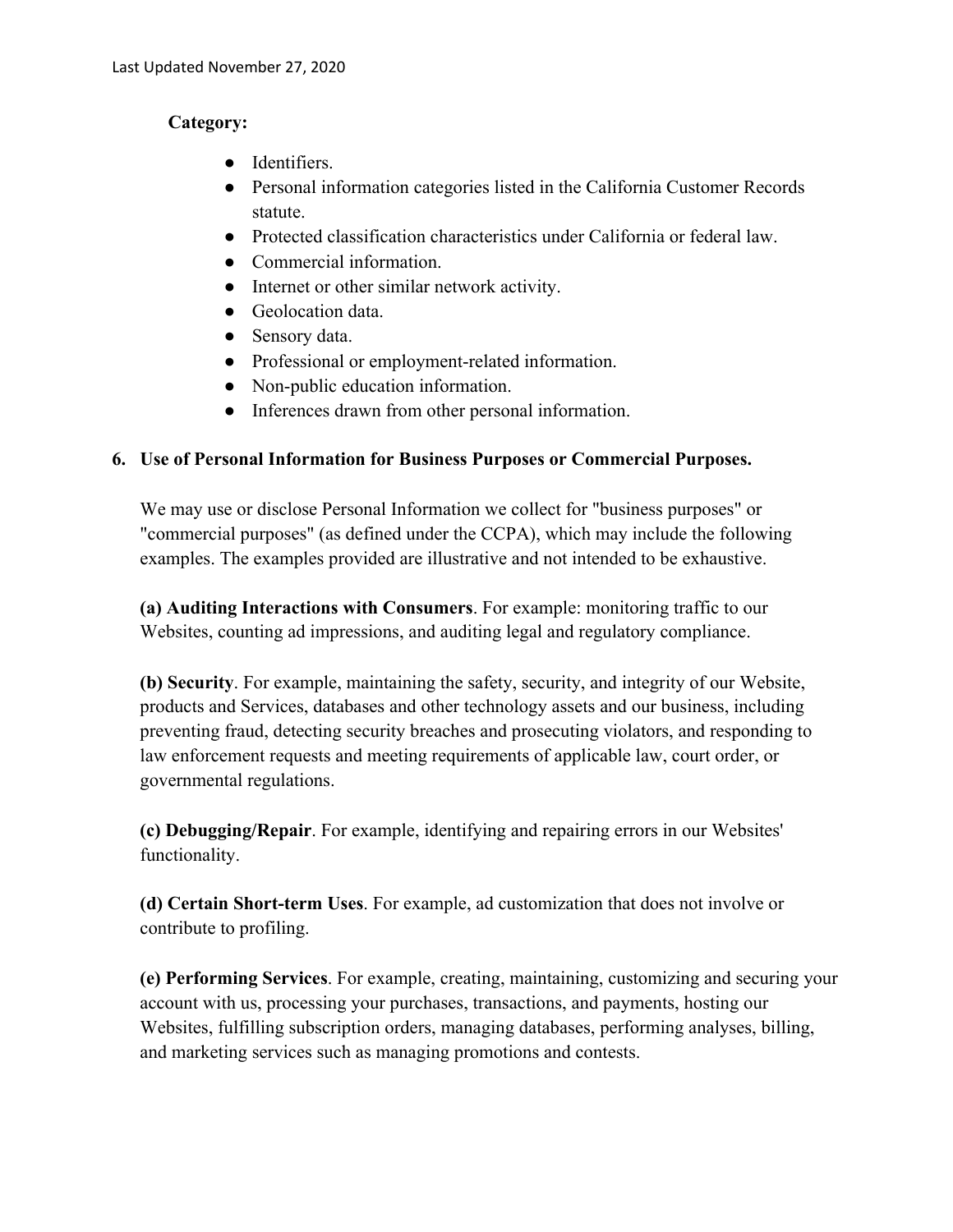**(f) Internal Research for Tech Development**. For example, testing, research, analysis, and product development, including to develop and improve our Website, products, and Services.

**(g) Quality and Safety Maintenance and Verification**. For example, improving, upgrading or enhancing our products, Services or Websites, and verifying the quality or safety of our Websites or Services.

**(h) Other Commercial Purposes**. For example, as described to you when collecting your Personal Information such as for promotions or contests, or to evaluate or conduct a merger, divestiture, restructuring, reorganization, dissolution, or other sale or transfer of some or all of our assets, in which Personal Information we hold is among the assets transferred.

If we decide to collect additional categories of Personal Information or use the Personal Information we collected for materially different, unrelated, or incompatible purposes we will update this Privacy Policy.

In response to a verified consumer request to know what Personal Information was collected or sold, we will investigate and provide an individualized response to the consumer, which will include the business or commercial purpose for collecting and/or sharing that information. We will not merely refer the consumer to our general practices outlined in this Privacy Policy unless our response would be the same for all consumers and this Privacy Policy discloses all the information that is otherwise required for the response to such a consumer request.

# **7. Disclosing Personal Information to Other Parties**

We may disclose your Personal Information to the following categories of other parties for a business purpose or commercial purpose, as those terms are defined in the CCPA:

- Our affiliates
- Service providers
- Advertisers, advertising technology companies, analytics companies and other third parties with whom we have business relationships
- Government regulators
- Our legal advisors and parties involved in a legal process
- To an entity involved in the sale of our business
- Third parties to whom you or your agents authorize us to disclose your Personal Information in connection with products or Services we provide to you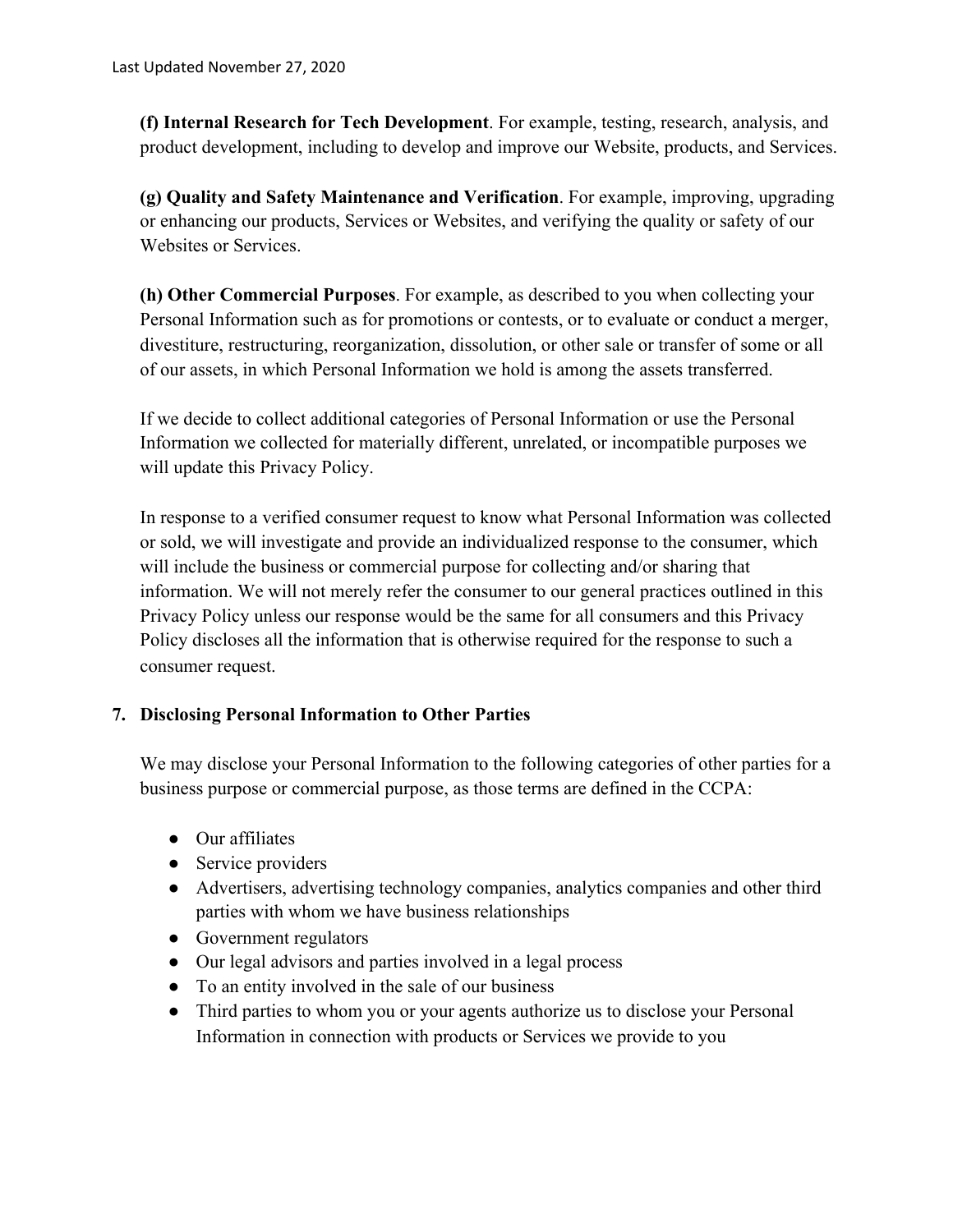In order to provide advertisements and content that are more relevant to you, we and our advertising and content providers may collect Personal Information when you use our Websites (such as the IP address of your device, the identifier on your mobile device, or cookies stored on your device), and may share the information we collect with third parties. Please see our Cookie Policy for more information.

# **8. Your CCPA Privacy Rights and Choices**

The CCPA provides California residents with specific rights regarding their Personal Information as described below.

# **(a) Right to Know about Personal Information Collected or "Sold"**

You have the right to request that we disclose certain information to you about our collection and use of your Personal Information over the past 12 months. After we receive and confirm your verifiable consumer request, we will disclose to you within the time required by the CCPA, the relevant information, which may include:

- The categories of Personal Information we collected about you.
- The categories of sources for the Personal Information we collected about you.
- Our business or commercial purpose for collecting or selling that Personal Information.
- The categories of third parties with whom we share that Personal Information.
- The specific pieces of Personal Information we collected about you (also called a data portability request).
- If we sold your Personal Information, or disclosed your Personal Information for a business purpose, two separate lists disclosing:
	- 1. sales, identifying the Personal Information categories that each category of recipient purchased; and

2. disclosures for a business purpose, identifying the Personal Information categories that each category of recipient obtained.

# **(b) Right to Request Deletion of Personal Information**

You have the right to request that we delete any of your Personal Information that we collected from you and retained, subject to certain exceptions, including if we need the Personal Information for a reason related to our business, such as:

- 1. providing goods or Services to you;
- 2. detecting and resolving issues related to security or functionality;
- 3. complying with legal obligations;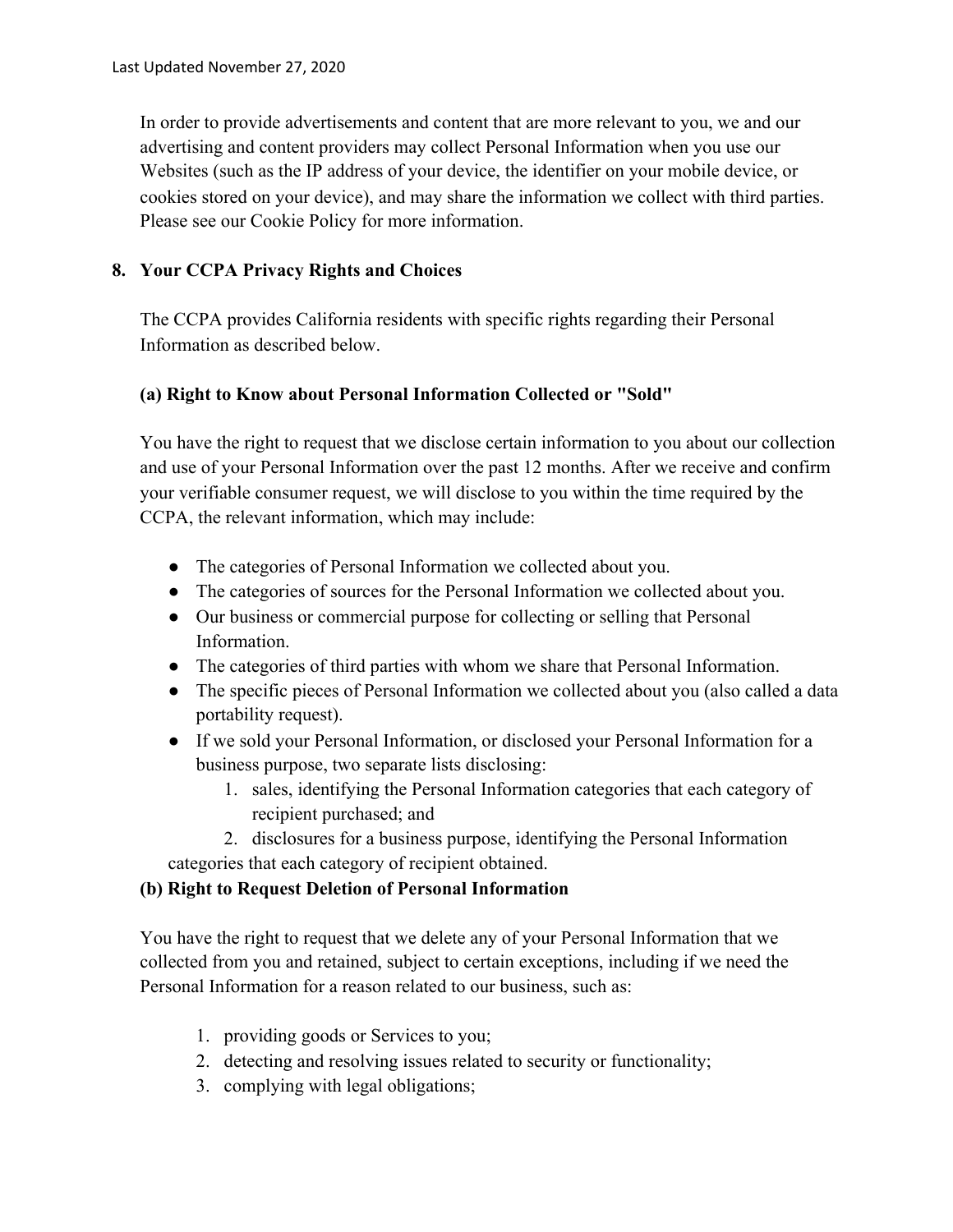- 4. conducting research in the public interest;
- 5. exercising free speech or ensuring another's exercise of free speech; or
- 6. using the information for internal purposes that a consumer might reasonably expect.

After we receive and confirm your verifiable consumer request, we will delete your Personal Information from our records within the time period required by the CCPA, unless an exception applies.

# **8.1 Exercising Your Rights**

To exercise the rights described above, please submit a verifiable consumer request to us through the web form link provided below in Contact Us.

# **You may only make a verifiable consumer request for access or data portability twice within a 12-month period.**

The verifiable consumer request must provide sufficient information that allows us to reasonably verify you are the person about whom we collected personal information or an authorized representative, which may include: **providing your email and phone verification, known customer information, and/or account sign-up authentication or other information needed to verify your identity depending on the sensitivity of the Personal Information in question.**

We cannot respond to your request or provide you with Personal Information if we cannot verify your identity or authority to make the request and confirm the Personal Information relates to you.

Making a verifiable consumer request does not require you to create an account with us. We will only use Personal Information provided in a verifiable consumer request to verify the requestor's identity or authority to make the request.

# **8.2 Response Timing and Format**

We use good faith efforts to respond to a verifiable consumer request within forty-five (45) days after its receipt. If we need more time (up to 90 days), we will inform you of the reason and the needed extension period in writing.

If you have an account with us, we will deliver our written response to that account. If you do not have an account with us, we will deliver our written response by email.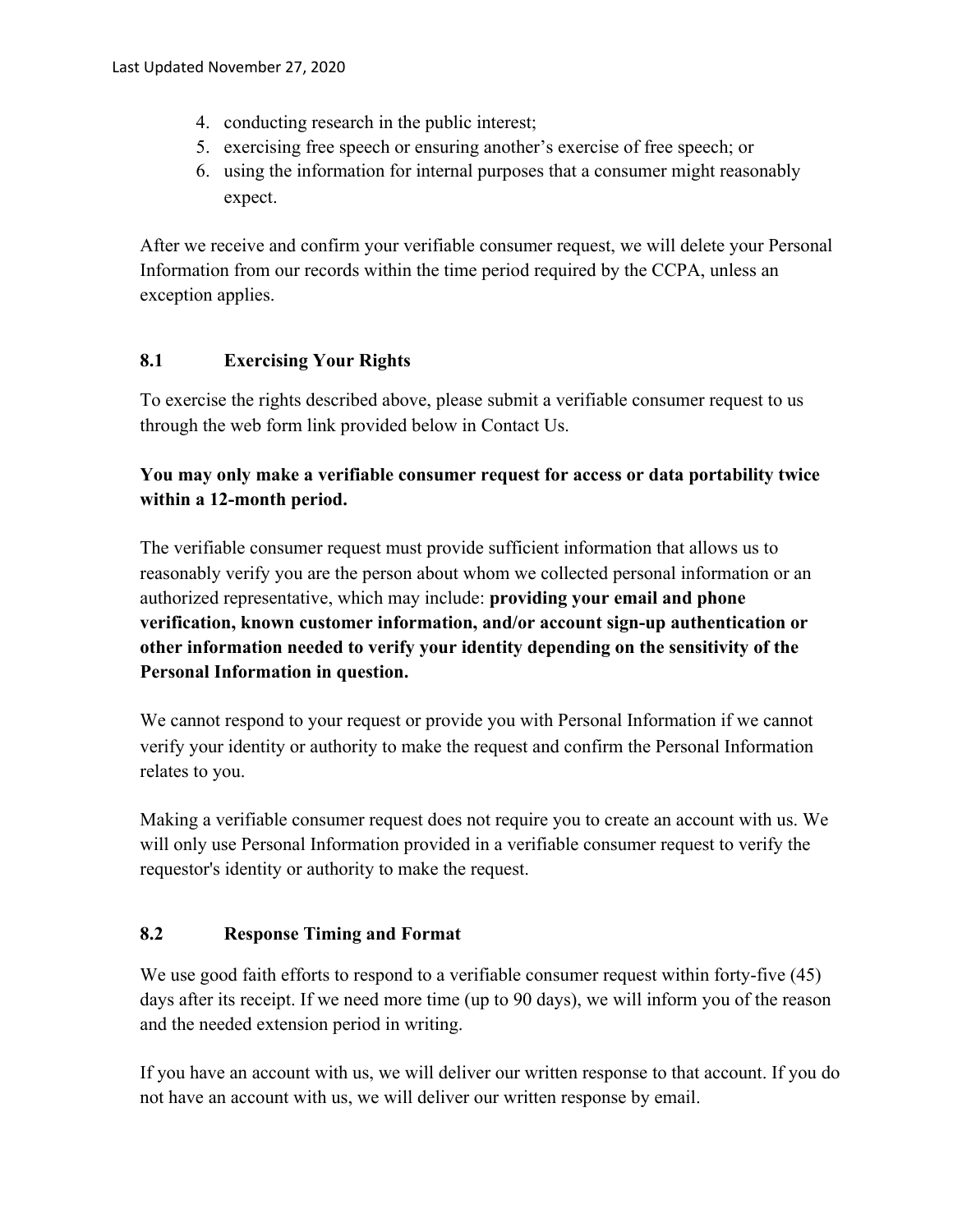Any disclosures we provide will only cover the 12-month period preceding the verifiable consumer request's receipt. If we cannot comply with any portion of a request, the response we provide will also explain why, if applicable. For data portability requests, we will select a commercially reasonable format to provide your Personal Information that is commonly usable and should allow you to transmit the information from one entity to another entity without hindrance, but we do not guarantee that all formats are usable in all media. We do not charge a fee to process or respond to your verifiable consumer request unless it is excessive, repetitive, or manifestly unfounded. If we determine that the request warrants a fee, we will tell you why we made that decision and provide you with a cost estimate before completing your request.

## **8.3 Non-Discrimination for the Exercise of CCPA Privacy Rights**

We will not discriminate against you for exercising any of your CCPA rights. In particular, we will not:

- Deny you goods or services
- Charge you different prices for goods or services, whether through denying benefits or imposing penalties
- Provide you with a different level or quality of goods or services
- Threaten you with any of the above

However, we may offer you certain financial incentives permitted by the CCPA that can result in different prices, rates, or quality levels. Any CCPA-permitted financial incentive we offer will reasonably relate to your Personal Information's value and contain written terms that describe the program's material aspects. Participation in a financial incentive program requires your prior opt in consent, which you may revoke at any time.

We currently do not offer any financial incentive, benefit, or price differences in return for the disclosure, deletion, or sale of Personal Information. However, in general, our business model is based on providing a certain amount of monthly free content to readers, after which we may require that additional content access must be paid for. On some of our Websites and apps, this content may be paid for either through the delivery of advertisements, or through subscriptions. On those Websites and apps, consumers who use ad-blocking technology will be notified of the option to turn off the ad blocking or to pay for a subscription to access the content. On some other Websites and apps, content must be paid for after a certain number of monthly free articles, whether advertising is present or not.

### **9. Do Not Sell My Personal Information.**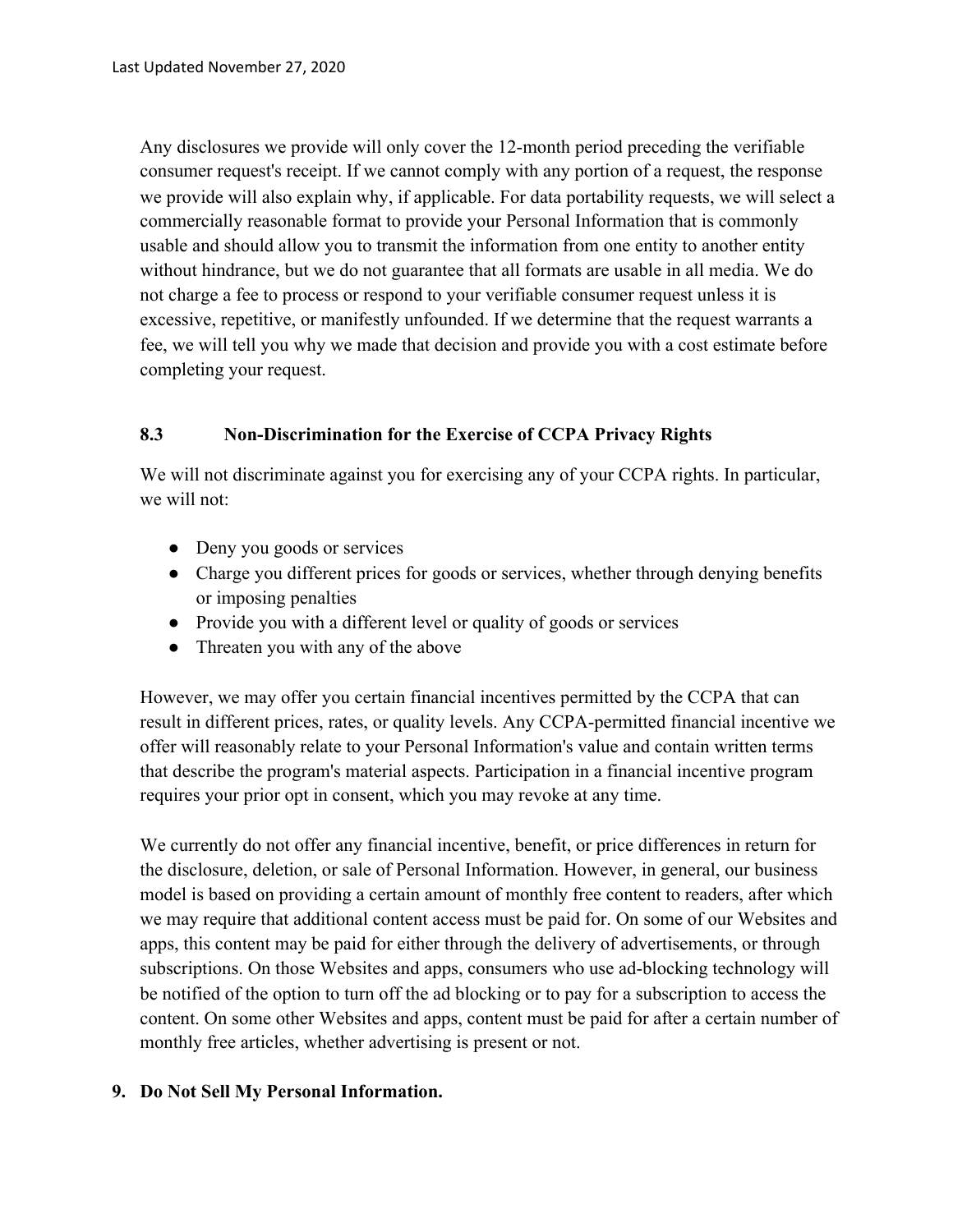The CCPA requires businesses to provide a web page where consumers can opt out of the "sale" of their Personal Information. The link to our Do Not Sell web form is located here.

In addition, you may opt out of certain interest-based advertising by using the following resources:

(a) You may opt-out of tracking and receiving tailored advertisements on your mobile device by some mobile advertising companies and other similar entities by downloading the App Choices app at www.aboutads.info/appchoices.

(b) You may opt-out of receiving permissible targeted advertisements by using the NAI Opt-out tool available at optout.networkadvertising.org or visiting About Ads.

(c) You may opt-out of having your activity on our Websites and Services made available to coo Analytics by installing the Google Analytics opt-out add-on for your web browser by visiting: tools.google.com/dlpage/gaoptout for your web browser.

### **10. What do we use your information for?**

LOVECO collects a variety of information for many different purposes that are related to the use and sale of our products and services. These purposes include product interest and purchasing trends, credit information, payment information, contact information, usage information as it relates to our products, service requirements. We do this to develop a good understanding of your needs, analyze those needs and respond to those needs. This is done to identify products and services offered by our LOVECO, affiliates or by other companies that we believe could be of interest to you. When doing so, we may offer these products or services to you for your purchasing consideration.

Further to the above, any of the information we collect from you may be used in one of the following ways:

. To personalize your experience (your information helps us to better respond to your individual needs)

. To improve our website (we continually strive to improve our website offerings based on the information and feedback we receive from you)

. To improve customer service (your information helps us to more effectively respond to your customer service requests and support needs)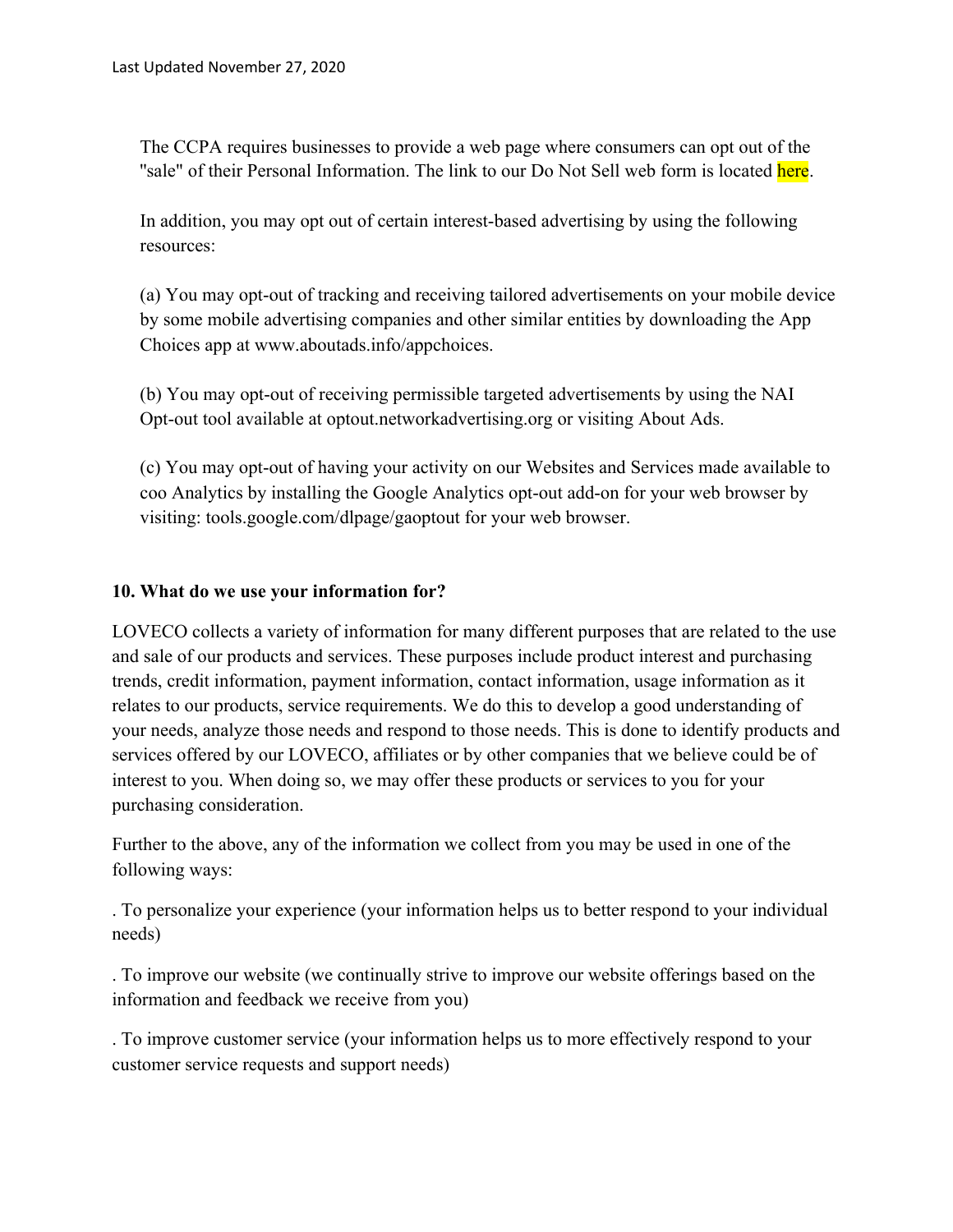. Perform internal operations necessary to provide our services, including to troubleshoot software bugs and operational problems, to conduct data analysis, testing, and research, and to monitor and analyze usage and activity trends.

. Verify your identity

. To process transactions. Your information, whether public or private, will not be sold, exchanged, transferred, or given to any other LOVECO for any reason whatsoever, without your consent, other than for the express purpose of delivering the purchased product or service requested.

. To administer a contest, promotion, survey or other site feature

. To send periodic emails. The email address you provide for order processing, may be used to send you information and updates pertaining to your order, in addition to receiving occasional LOVECO news, updates, related product or service information, etc.

. Legal proceedings and requirements. We may use the information we collect to investigate or address claims or disputes relating to your use of LOVECO's services, or as otherwise allowed by applicable law, or as requested by regulators, government entities, and official inquiries.

Note: If at any time you would like to unsubscribe from receiving future emails, we include detailed unsubscribe instructions at the bottom of each email.

# **11. How do we protect your information?**

We implement a variety of security measures to maintain the safety of your personal information when you place an order or access your personal information. Protecting the security of your personal information is very important to us.

We offer the use of a secure server. All supplied sensitive/credit information is transmitted via Secure Socket Layer (SSL) technology and then encrypted into our payment gateway providers database only to be accessible by those authorized with special access rights to such systems, and are required to keep the information confidential. All transactions are processed through a third party via SSL API. We do not store data OF ANY KIND on this website with exception to the fields noted herein.

After a transaction, your private information (credit cards, social security numbers, financials, etc.) will be kept on file for more than 60 days in order to facilitate future orders as some customers maintain ongoing, monthly purchasing transactions with our LOVECO.

If you register with us, your online account information is protected by a password chosen by you. The site does not store plaintext (human-readable) passwords, nor does it store encrypted (computer decryptable) passwords. Alternatively, this site uses password hashes and if exposed/compromised, can not reveal your human-readable password. This is to help limit any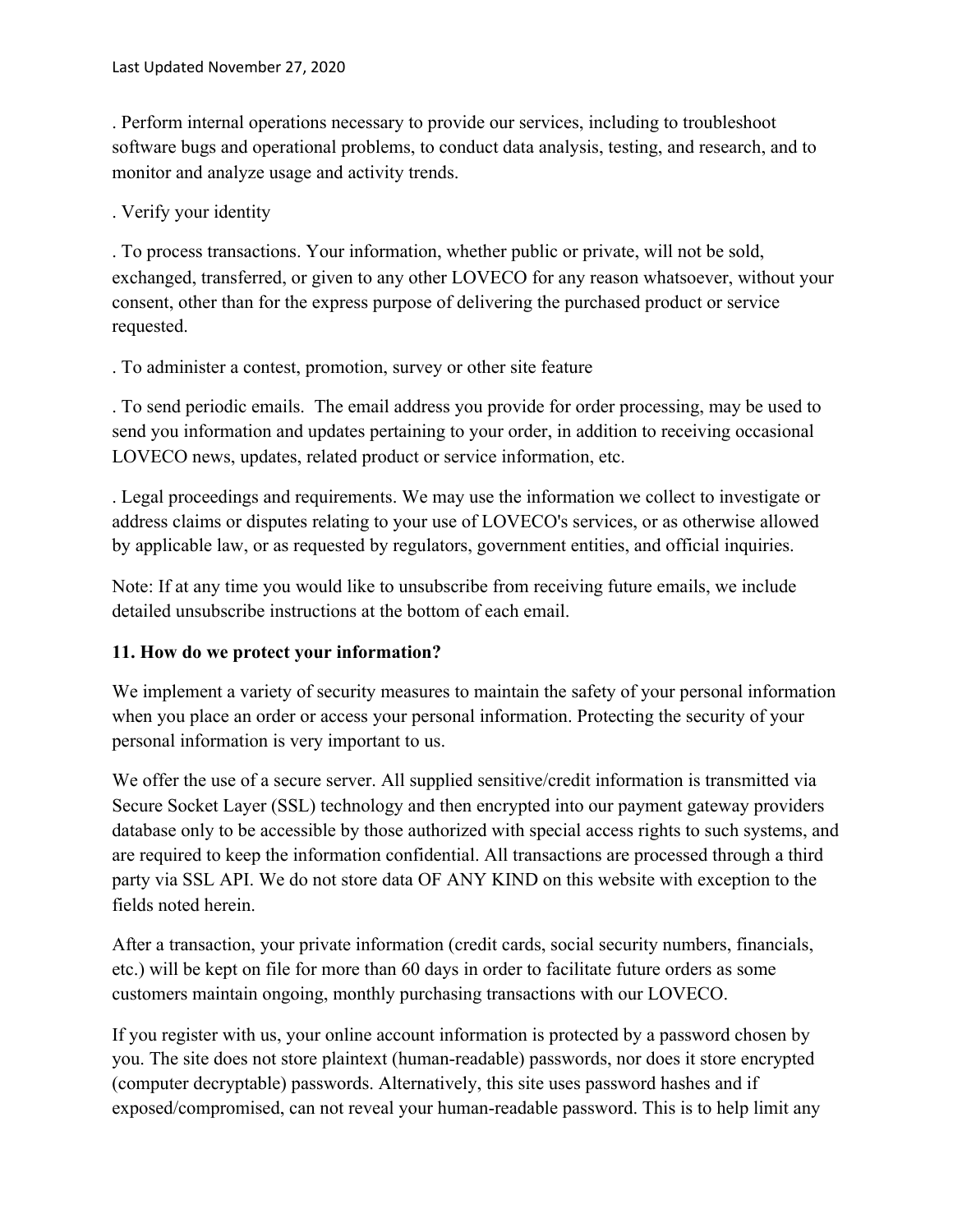further use of your password on unrelated sites. Access to that online account requires your username and password. We recommend that you do not disclose your username and password to any other person. To prevent unauthorized access or disclosure, maintain data accuracy, and ensure the appropriate use of information, we have put in place appropriate physical, electronic and managerial procedures to safeguard and secure the information we collect online. We use the latest in encryption technology when collecting or transferring sensitive data, such as credit card and bank account information.

When registering for access to a secure area of the Site, we will ask you to select a username and password. We recommend that you do not divulge your password to anyone. We will never ask you for your password in an unsolicited phone call or in an unsolicited email. Also, remember to sign out of the registered site and close your browser window when you have finished your work. This is to ensure that others cannot access your personal information and correspondence when accessing your computer.

We use commercially reasonable procedures and various technical, administrative and physical safeguards to help protect the confidentiality of Personal Information. However, no data transmitted over the Internet or stored or maintained by us or our third-party service providers can be 100% secure given the reality of communication via technology systems. Therefore, although we believe the measures implemented by us are commercially reasonable and reduce the likelihood of security problems to a level appropriate to the type of data involved, we do not promise or guarantee, and you should not expect, that your Personal Information or private communications sent to us over those systems will always remain private or secure. We are not responsible for the circumvention of any privacy settings or security features.

If you believe that your Personal Information has been accessed or acquired by an unauthorized person, please promptly Contact Us so that necessary measures can quickly be taken.

# **12. Do we use Cookies?**

Yes (Cookies are small files that a site or its service provider transfers to your computer's hard drive through your Web browser (if you allow) that enables the sites or service providers systems to recognize your browser and capture and remember certain information.

We use cookies to authenticate users, help us remember and process the items in your shopping cart, understand and save your preferences for future visits, keep track of advertisements and compile aggregate data about site traffic and site interaction so that we can offer better site experiences and tools in the future. Session data is used to help us remember and process the items in your shopping cart and fetch your customer data from third party API. It expires and is destroyed after 1 hour based on inactive use OR is destroyed at log out. We may contract with third-party service providers to assist us in better understanding our site visitors. These service providers are not permitted to use the information collected on our behalf except to help us conduct and improve our business.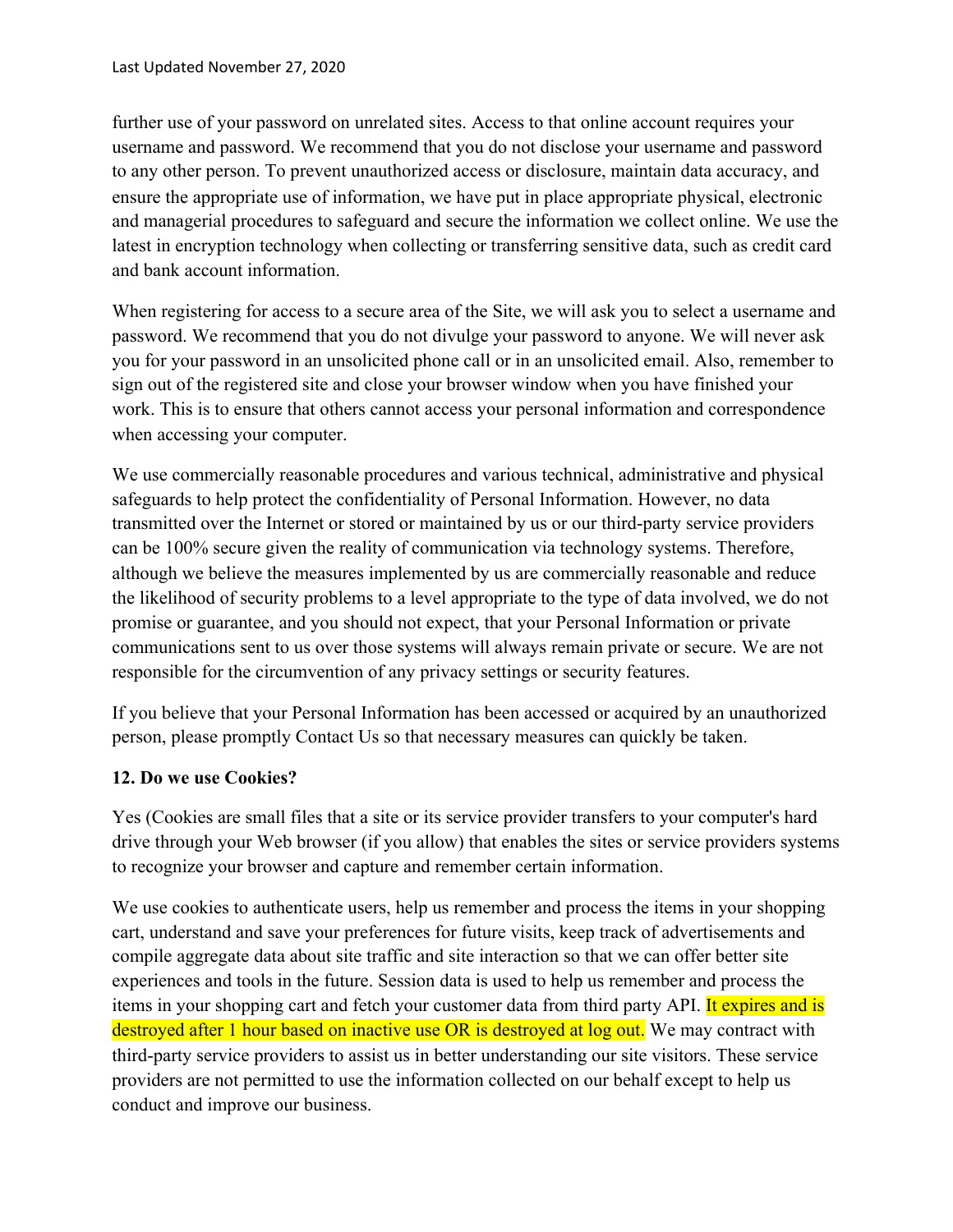You can choose to have your computer warn you each time a cookie is being sent, or you can choose to turn off all cookies. You do this through your browser settings. Since each browser is a little different, look at your browser's Help Menu to learn the correct way to modify cookies. If you turn off cookies, some of the features that make your site experience more efficient may not function properly.

Google's advertising requirements can be summed by Google's Advertising Principles. They are put in place to provide a positive experience for users. (<https://support.google.com/adwordspolicy/answer/1316548?hl=en>)

We use Google AdSense Advertising on our website. Google, as a third-party vendor, uses cookies to serve ads on our site. Google's use of the DART cookie enables it to serve ads to our users based on previous visits to our site and other sites on the Internet. Users may opt-out of the use of the DART cookie by visiting the Google Ad and Content Network privacy policy.

# **13. California Do Not Track Disclosures**

We do not currently respond to browser Do Not Track signals or other browser or device based mechanisms that provide a method to opt out of the collection of information across the networks of websites and online services in which we participate. Unless and until the law requires us to respond to browser Do Not Track signals, we will not respond to those signals as an opt out, but if we do so in the future, we will describe how we do so here. However, we do provide consumers with the ability to manage their cookie choices as described in our Cookie Policy. For more information on Do Not Track, please visit allaboutdnt.com.

# **14. Do we disclose any information to outside parties?**

We do not sell, trade, or otherwise transfer to outside parties your personally identifiable information. This does not include trusted third parties who assist us in operating our website, conducting our business, or servicing you, so long as those parties agree to keep this information confidential. We may also release your information when we believe release is appropriate to comply with the law, enforce our site policies, or protect ours or others rights, property, or safety. However, non-personally identifiable visitor information may be provided to other parties for marketing, advertising, or other uses. Further to this, we may use customer identifiable information to investigate and help prevent potentially unlawful activity or if required by subpoena, search warrant, or other legal process. We may also allow others to provide audience measurement and analytics services for us, to serve advertisements on our behalf across the Internet, and to track and report on the performance of those advertisements. These entities may use cookies, web beacons, SDKs, and other technologies to identify your device when you visit our site and use our services, as well as when you visit other online sites and services.

# **15. Third party links:**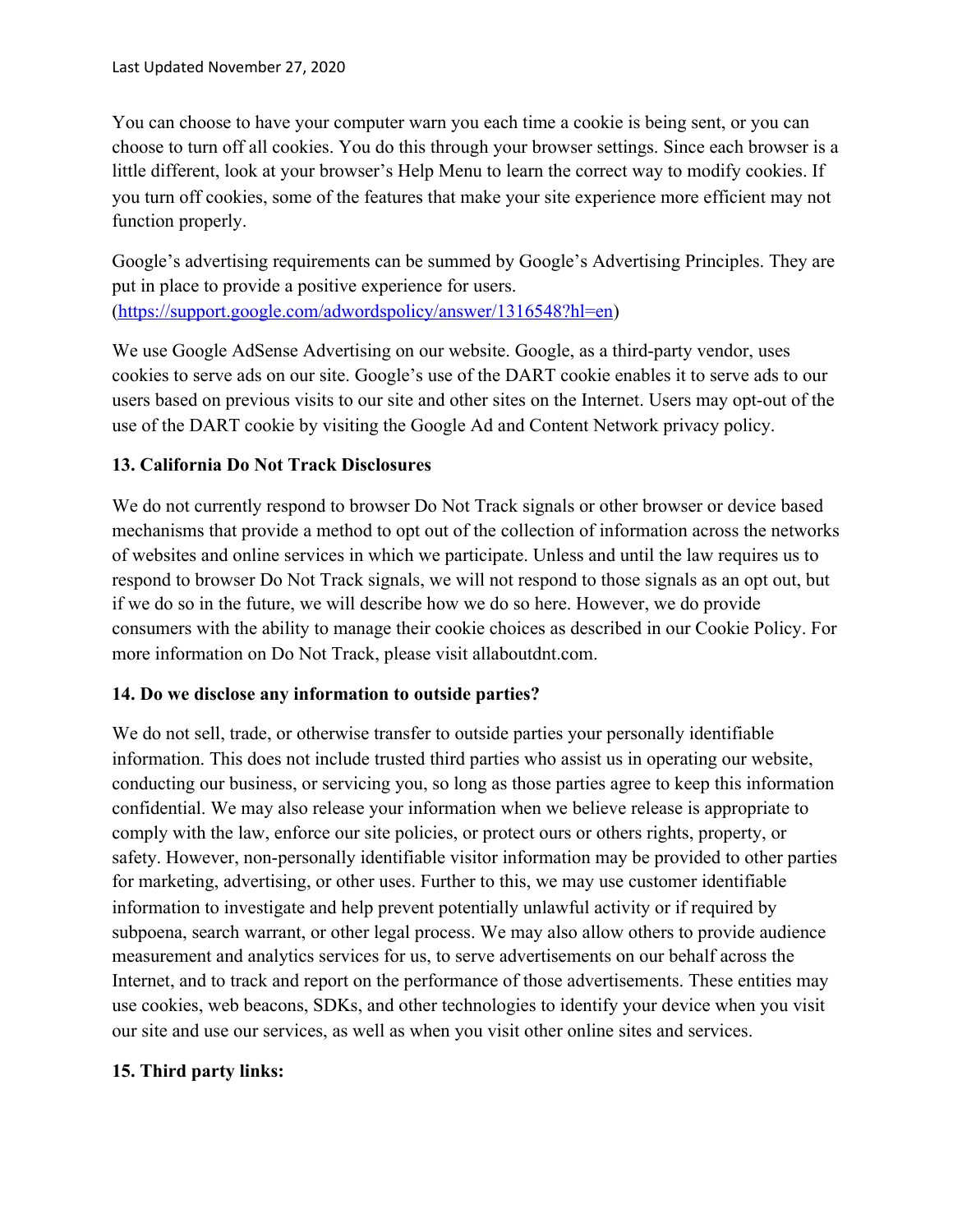Occasionally, at our discretion, we may include or offer third party products or services on our website. These third-party sites have separate and independent privacy policies. We therefore have no responsibility or liability for the content and activities of these linked sites. Nonetheless, we seek to protect the integrity of our site and welcome any feedback about these sites.

## **16. Disclosure of Personal Information:**

Some of LOVECO's products, services and features require that we share information with other users or at your request. We may also share your information with our affiliates, subsidiaries and business partners, for legal reasons or in connection with claims or disputes.

- 1. As required by law. We will disclose personal information when required by law or if we have a good faith belief that such action is necessary to (a) comply with a current judicial proceeding, a court order or legal process served on us, (b) protect and defend our rights, or (c) protect the rights, property, and other interests of our users or others.
- 2. At your request. You may share information to others, per your request.
- 3. With general public when you submit content to a public forum. When you communicate with us through the internet via blogs, social media etc., your communications may be viewable by the public.
- 4. With Subsidiaries and Affiliates. We share information with our subsidiaries and affiliates to help us provide our services or conduct data processing on our behalf.
- 5. With Service providers and business partners. LOVECO may provide information to its vendors, consultants, marketing partners, research firms, and other service providers or business partners.
- 6. With your consent. LOVECO may share your information other than as described in this policy if we notify you and you consent to the sharing.

# **17. Fair Information Practices Principles**

The Fair Information Practices Principles (FIPP) form the backbone of privacy law in the United States and the concepts they include have played a significant role in the development of data protection laws around the globe. Understanding the FIPP and how they should be implemented is critical to comply with the various privacy laws that protect personal information.

In order to be in line with FIPP we will take the following responsive action, should a data breach occur: we will notify you via email within 7 days.

# **18. Can Spam Act**

The Can-Spam Act is a law that sets the rules for commercial email, established requirements for commercial messages, gives recipients the right to have emails stopped from being sent to them, and spells out tough penalties for violations. To be in accordance with Can Spam, we agree to the following: not use false or misleading subjects or email addresses, identify the message as an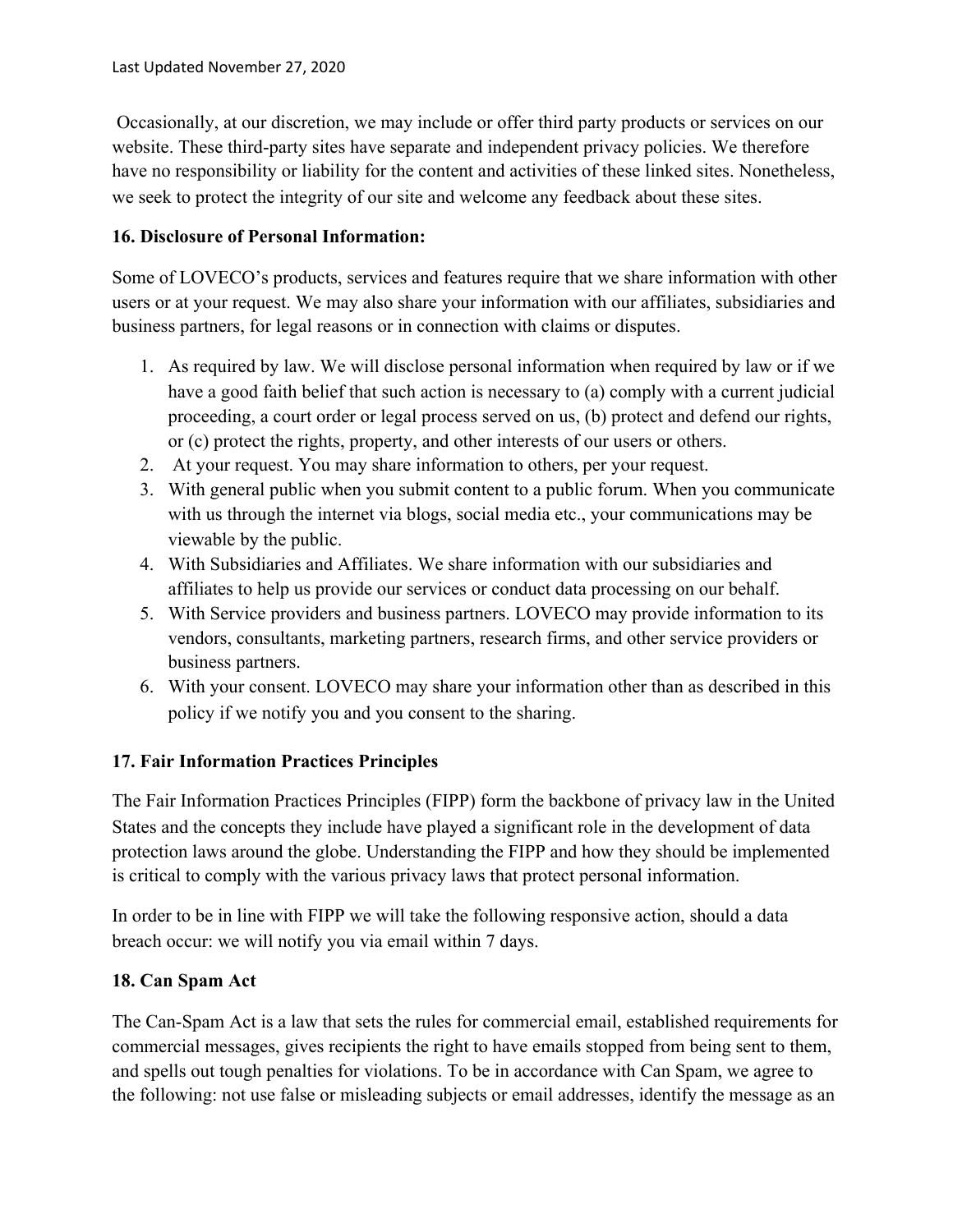advertisement in some reasonable way, include the physical address of our business or site headquarters, monitor third-party email marketing services for compliance, if one is used, honor opt-out/unsubscribe requests quickly, and allow users to unsubscribe by using the link at the bottom of each email.

If at any time you would like to unsubscribe from receiving future emails, you can email us at i and we will promptly remove you from ALL correspondence.

Questions, comments and complaints about LOVECO's data practices can be submitted to LOVECO's data protection office through the contact information provided above.

We process personal information inside and outside of the United States. LOVECO transfers information of users' outside the United States on the basis of mechanisms approved under applicable laws.

# **19. Information Retention and Deletion:**

LOVECO retains user profile and other information for as long as you maintain your LOVECO account.

LOVECO retains transaction, location, usage and other information for 7 years in connection with regulatory, tax, insurance or other requirements in the places in which it operates. LOVECO thereafter deletes or anonymizes such information in accordance with applicable laws.

Users may request deletion of their accounts at any time. Following such request, LOVECO deletes the information that it is not required to retain, and restricts access to or use of any information it is required to retain. You may request deletion of your account at any time by sending an email to support@loveco.live. Following such request, LOVECO deletes the information that it is not required to retain. In certain circumstances, LOVECO may be unable to delete your account, such as if there is an outstanding credit on your account or an unresolved claim or dispute. Upon resolution of the issue preventing deletion, LOVECO will delete your account as described above.

LOVECO may also retain certain information if necessary for its legitimate business interests, such as fraud prevention and enhancing users' safety and security. For example, if LOVECO shuts down a user's account because of unsafe behavior or security incidents, LOVECO may retain certain information about that account to prevent that user from opening a new LOVECO account in the future.

# **20. Business Transfers:**

In the event LOVECO goes through a business transition or transfer, our users' personal information may be part of the assets transferred. You acknowledge that such transfers may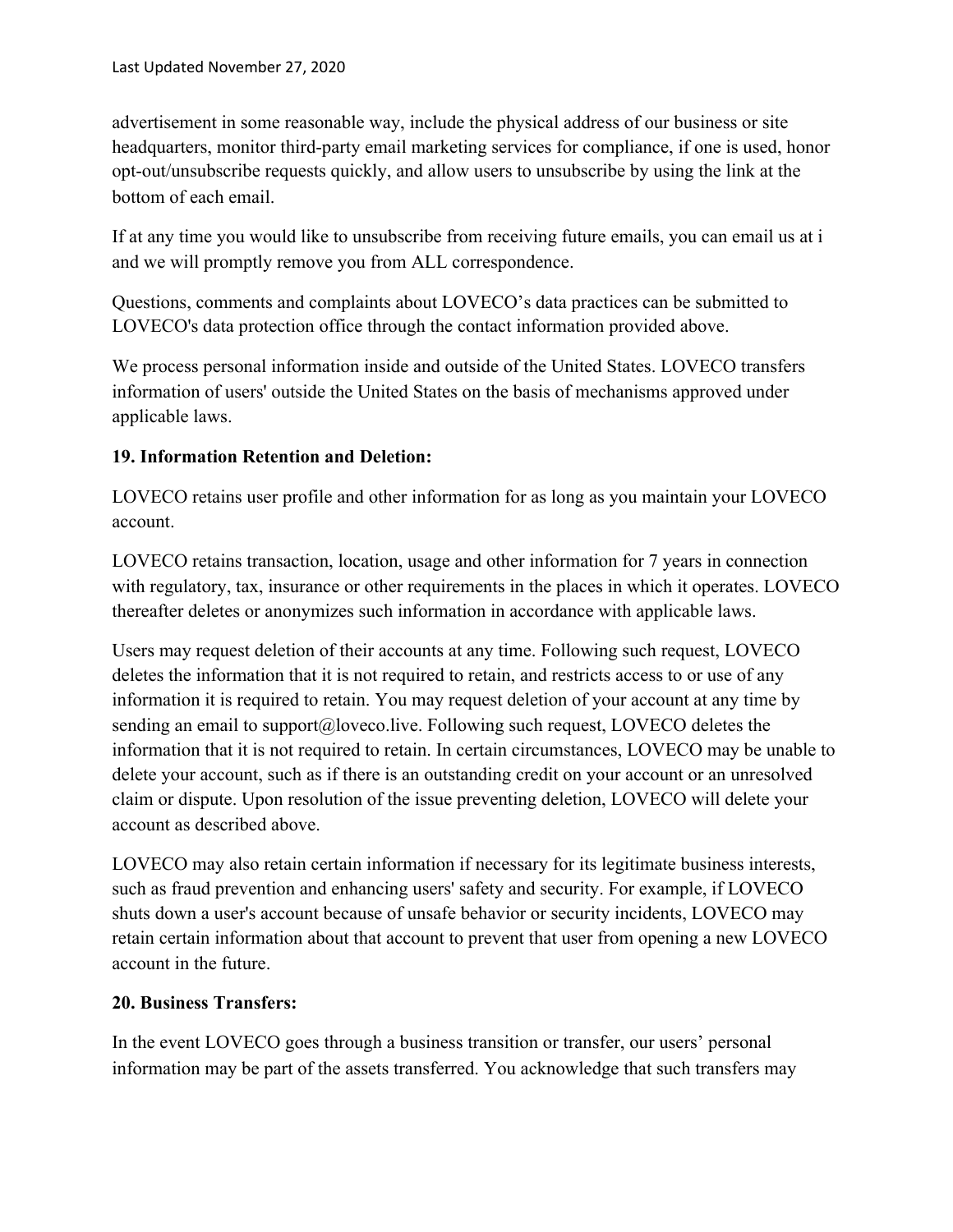occur, and that any acquirer of LOVECO or its assets may continue to use your personal information as set forth in this Privacy Policy.

## **21. California Online Privacy Protection Act Compliance:**

Because we value your privacy we have taken the necessary precautions to be in compliance with the California Online Privacy Protection Act. We therefore will not distribute your personal information to outside parties without your consent.

As part of the California Online Privacy Protection Act, all users of our site may make any changes to their information at anytime by logging into their control panel and going to the 'Edit Profile' page.

## **22. Children's Online Privacy Protection Act Compliance**:

These Websites are not intended for use by children under the age of 13.

In addition, we do not knowingly collect information from children under the age of 16, although certain third party sites that we link to may do so. These third-party sites have their own terms of use and privacy policies and we encourage parents and legal guardians to monitor their children's Internet usage and to help enforce our Privacy Policy by instructing their children to never provide information on our Websites without their permission.

Involvement of parents: In accordance with the provisions of the Children's Online Privacy Act, in the event that we do begin collecting any Personal Information or data from children under the age of 13, we will notify parents first, and will seek parental or guardian consent to collect, use and/or disclose certain Personal Information from children under the age of 13. A parent may review and have deleted their child's Personal Information, and may refuse to permit further collection or use of their child's information by contacting us as noted at the end of this Privacy Policy. Parents may consent to our collection and use of their child's Personal Information without consenting to the disclosure of that information to others.

If you have reason to believe that a child under the age of 16 has provided Personal Information to us through a Website without the appropriate consent, please contact us as provided in the Contact Us section below with sufficient detail to enable us to delete that information from our databases.

# **23. Special Information for EU Users:**

Beginning May 25, 2018, the processing of personal data of users in the European Union is subject to the EU General Data Protection Regulation ("GDPR").

This section summarizes LOVECO grounds for processing personal information under the GDPR, and the rights of EU users as relates to LOVECO handling of personal information.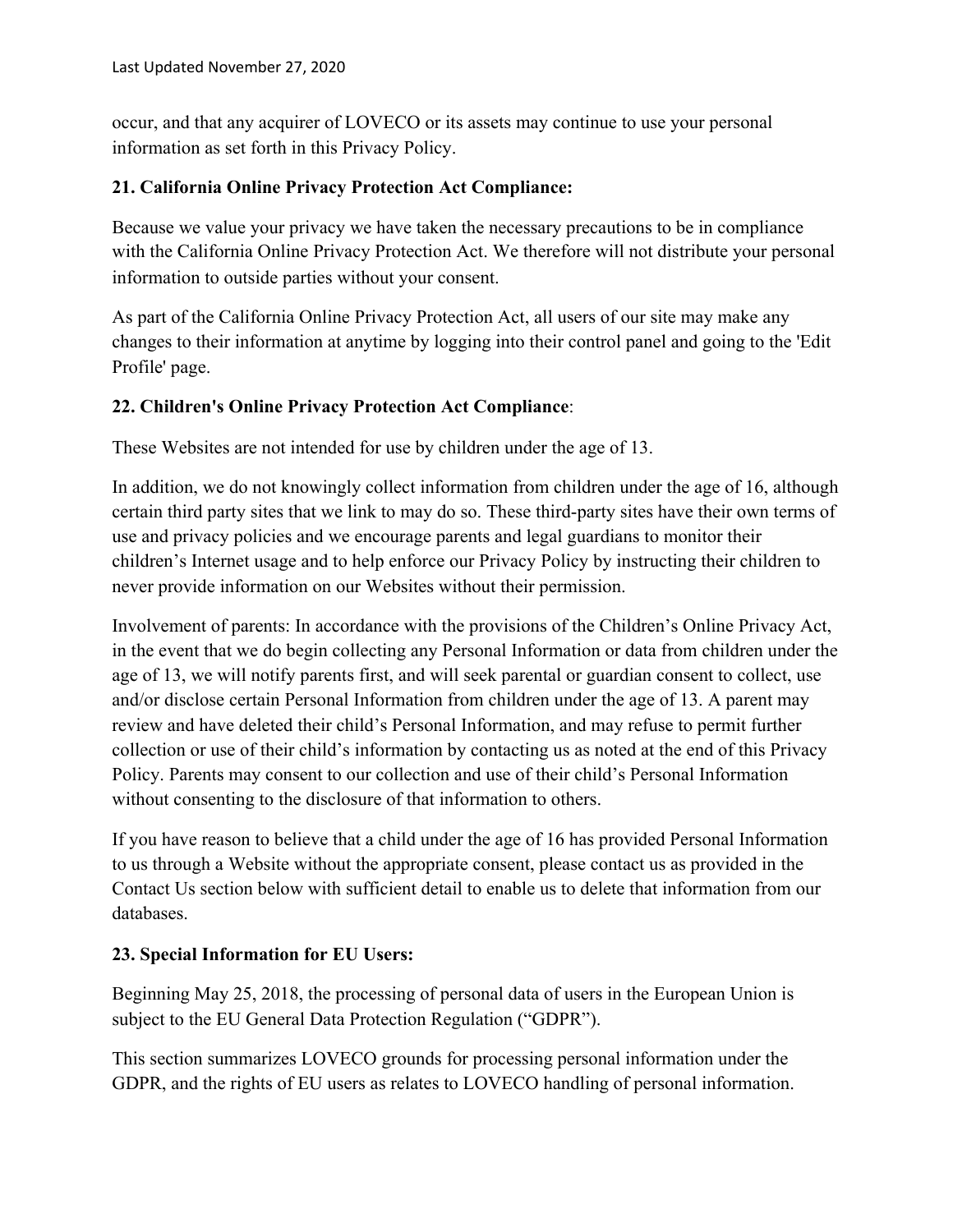# **22.1 EU User Rights**

If you are a LOVECO user in the EU, you have the following rights with respect to LOVECO handling of your personal information. To exercise these rights, please see below or submit your request here.

Users outside the EU may also request explanation, correction, deletion or copies of their personal data here.

## **a. Explanation and copies of your data**

- You have the right to request an explanation of the information that LOVECO has about you and how LOVECO uses that information.
- You also have the right to receive a copy of the information that LOVECO collects about you if collected on the basis of consent or because LOVECO requires the information to provide the services that you request.

## **b. Correction**

● If LOVECO has information about you that you believe is inaccurate, you have the right to request correction of your information. Please see the section titled "Explanation, Copies and Correction" below for more information on correcting, or requesting correction of, your information.

## **c. Deletion**

- Users may request deletion of their accounts at any time. Users may request deletion through the Privacy Settings menu on the website. We may retain certain information about you as required by law and for legitimate business purposes permitted by law.
- Please see the "Information Retention & Deletion" section above for more information regarding LOVECO 's retention and deletion practices.

# **d. Objections and complaints**

- **●** Users in the EU have the right to object to LOVECO 's processing of personal data, including for marketing purposes based on profiling and/or automated decision making. LOVECO may continue to process your information notwithstanding the objection to the extent permitted under GDPR.
- Users in the EU also have the right to file a complaint relating to LOVECO 's handling of your personal information with the **Election Studies**, the **Example 3** Data Protection Authority. Their contact information is as follows:



• You may also submit questions, comments or complaints to LOVECO's Data Protection Officer by emailing support $(a)$ loveco.live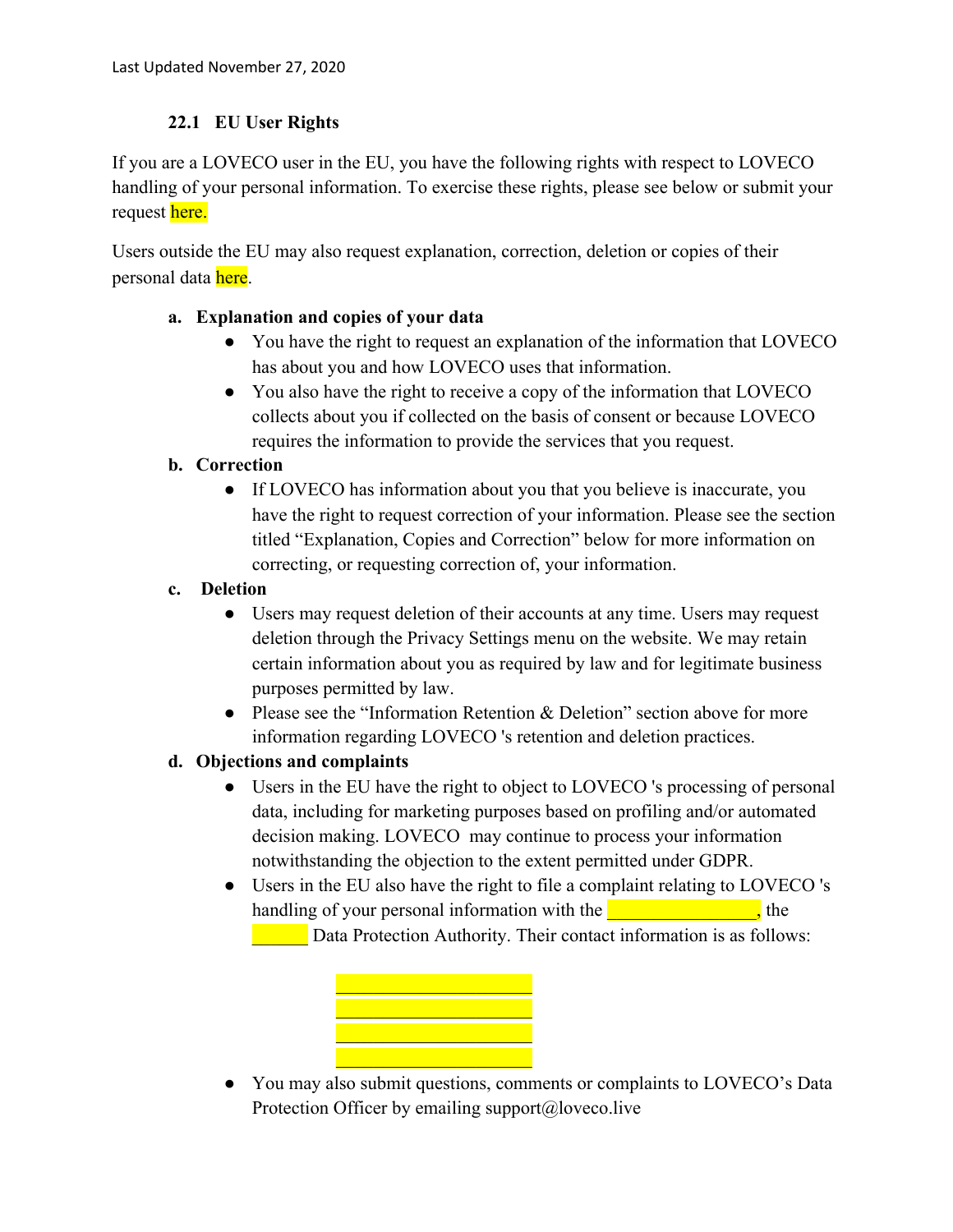# **22.2 Grounds for Processing**

The GDPR requires that companies processing the personal data of EU users do so on the basis of specific legal grounds. As described below, LOVECO processes the information of EU users based on one or more of the grounds specified under the GDPR:

- a. The processing is necessary to provide the services and features you request
	- LOVECO must collect and use certain information in order to provide its services. This includes:
		- User profile information that is necessary to establish and maintain your

account, including to verify your identity; enable communications you're your orders and accounts; and to enable you to make payments or receive earnings.

▪ Transaction information, which is necessary to generate and maintain in connection with your use of LOVECO services.

# **b. The processing is necessary to protect the vital interests of our users or of others**

● LOVECO may process personal information, including disclosing data with law enforcement authorities in case of threats to the safety of users or of others.

## **c. The processing is necessary for LOVECO legitimate interests**

- LOVECO collects and uses personal information to the extent necessary for its legitimate interests. This includes collecting and using information:
	- To maintain and enhance our users' safety and security.
	- To prevent, detect and combat fraud in connection with the use of our services.
	- To inform law enforcement officials regarding criminal acts or threats to public safety.
	- To provide customer support.
	- To optimize our service and develop new services.
	- For research and analytical purposes. This includes, for example,
		- analyzing usage trends to improve the user experience and enhance the safety and security of our services.
	- For direct marketing purposes. This includes, for example, analyzing data to identify trends and tailor marketing messages to user needs.
	- To enforce LOVECO Terms of Use.

### **d. The processing is necessary for the legitimate interests of other persons or parties**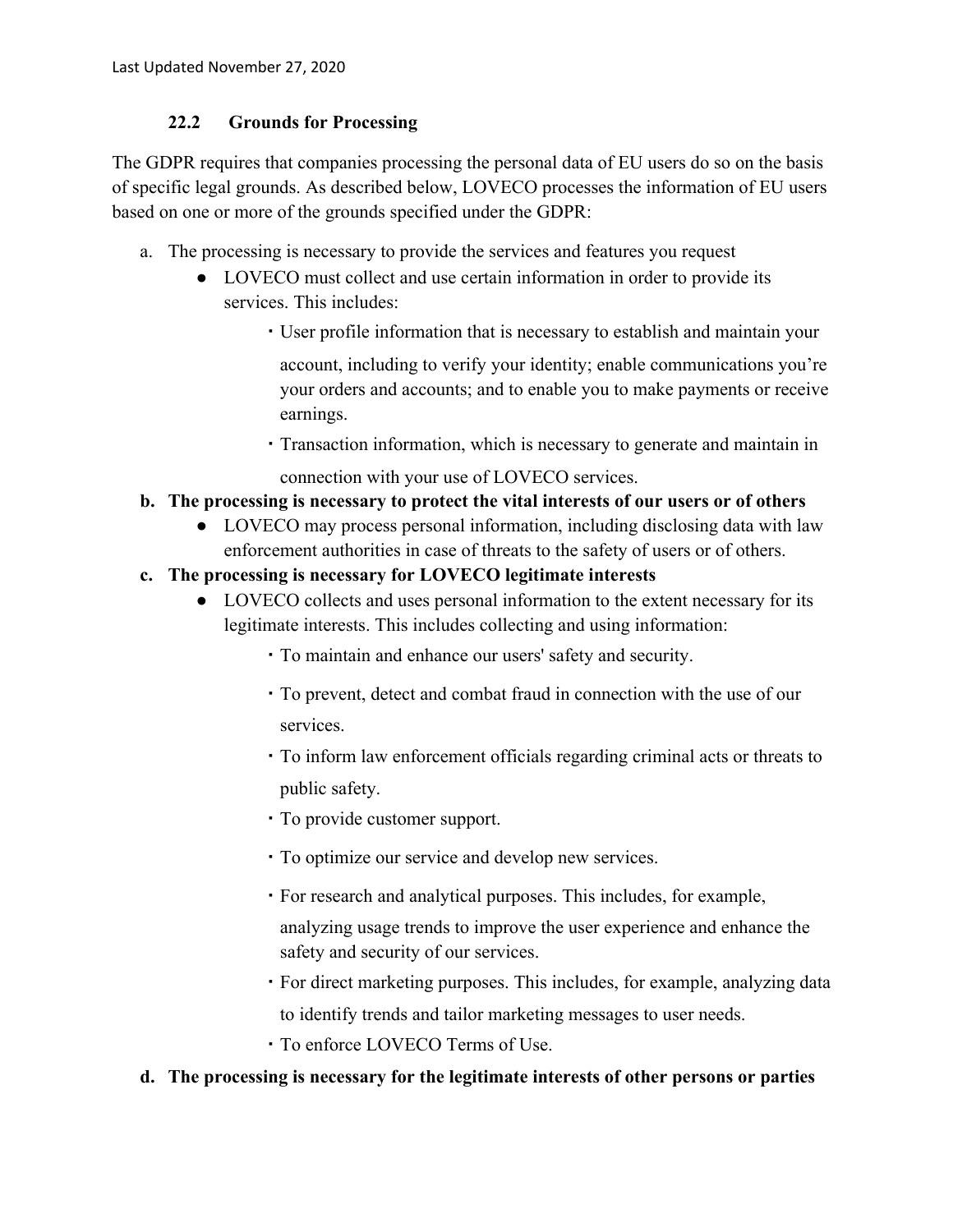- LOVECO collects and uses personal information to the extent necessary for the interests of other persons or the general public. This includes sharing information in connection with legal or insurance claims, to protect the rights and safety of others.
- LOVECO may also process personal information when necessary in regards to a substantial public interest, on the basis of applicable laws.
- **e. The processing is necessary to fulfill LOVECO legal obligations**
	- LOVECO is subject to legal requirements in the jurisdictions in which it operates that require us to collect, process, disclose and retain your personal data.
	- LOVECO may also share information with law enforcement, or requests by third parties pursuant to legal processes. For more information about such sharing, please see LOVECO 's Guidelines for Law Enforcement Authorities in the United States, Guidelines for Law Enforcement Authorities Outside the United States, and Guidelines for Third Party Data Requests.

## **f. Consent**

- LOVECO may collect and use your information on the basis of your consent. You may revoke your consent at any time. If you revoke your consent, you will not be able to use any service or feature that requires collection or use of the information we collected or used on the basis of consent.
- LOVECO relies on consent in connection with data collections or uses that are necessary to enhance the user experience, to enable optional services or features, or to communicate with you.
- Please see the Choice & Transparency section below for further information about these data collections and uses and how to opt in or out of them.
- LOVECO may also collect personal information about you through voluntary surveys. Your responses to such surveys are collected on the basis of consent, and will be deleted once no longer necessary for the purposes collected.

### **22.3 Choice and Transparency:**

LOVECO provides means for you to see and control the information that LOVECO collects.

You may also request that LOVECO provide you with explanation, copies or correction of your data.

### **1. Explanations, Copies and Correction**

You may request that LOVECO:

- Provide a detailed explanation regarding the information LOVECO has collected about you and how it uses that information.
- Receive a copy of the information LOVECO has collected about you.